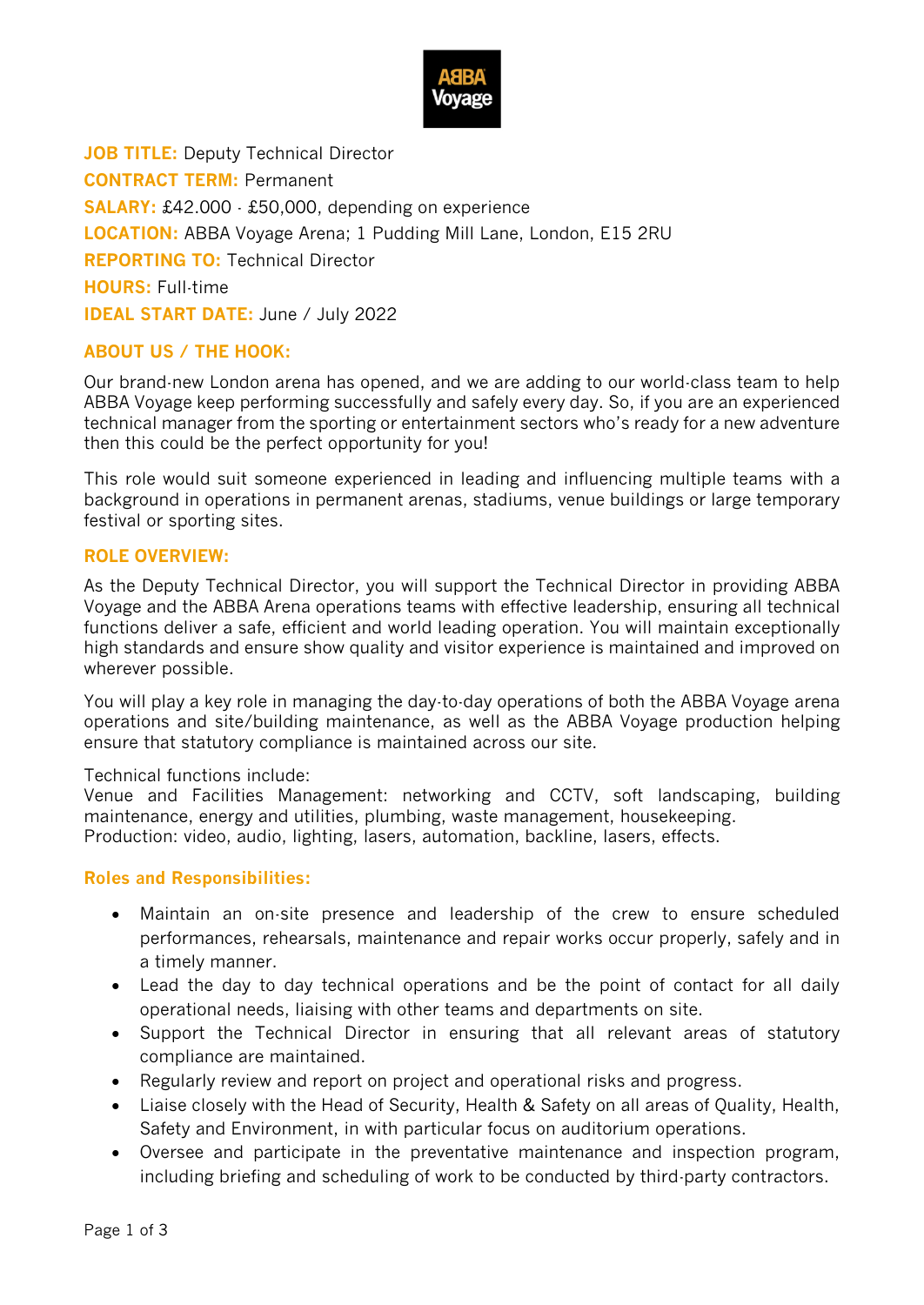

- Oversee, with the support of the Technical Director, the pre-production process for any external hires of the arena; including preparing costings, production drawings, engaging contractors, scheduling and supervise load-ins, load-outs and events and ensuring smooth collaboration with resident technical operations.
- Provide logistical support for shipping and receiving needs (including international shipping, ATA carnets, AWBs etc where necessary) as well as ensuring appropriate plant and machinery is available on site as needed.
- Learn, and perform, show tracks on rotation to alleviate holiday and sickness cover.
- Lead on and support building a culture of continuous improvement across all technical functions, teams and contractors, encouraging information sharing and collaborative team work.
- Make a significant contribution to technical department objectives and participate fully in activities.
- Support and maintain up to date documentation of all site modifications and show equipment, including all capital improvement projects.
- Manage own learning and continuous professional development relevant to the role; undertake any study or qualifications as required.
- Attend meetings and deputise for the Technical Director as required.
- Any other duties as reasonably expected of a Deputy Technical Director.

Please note, this role will involve working evenings and weekends

# **ABOUT YOU:**

- At least 5 years' experience working in large-scale live entertainment, sporting events or venues (eg: arenas, stadiums, large-scale temporary sporting events - Formula 1, ATP tennis etc) with strong comprehensive knowledge and experience in site operations and/or facilities management.
- Experience leading and influencing multiple teams with many different working patterns and environments, driving collaboration.
- Good understanding of health & safety legislation including CDM, PUWER, LOLER, COSHH, HSW Act, BS 7909 etc.
- Take a flexible approach to work schedules including varied hours, evenings and weekends if required to meet service needs.
- Able to proactively assess and analyse operations and equipment, and suggest changes to improve efficiency, repairs or upgrades.
- Able to prioritise, multi-task, and work quickly and accurately with attention to detail, maintaining a positive attitude in fast-paced environments
- Comfortable working in high pressure situations, dealing with multiple challenges at the same time
- Enjoy working independently as well as collaboratively
- Strong communication, teamwork, and organisational skills
- Take a calm and practical approach to troubleshooting and issue resolution
- Competent computer user including in particular the use of Word, Excel and AutoCAD or similar CAD packages.